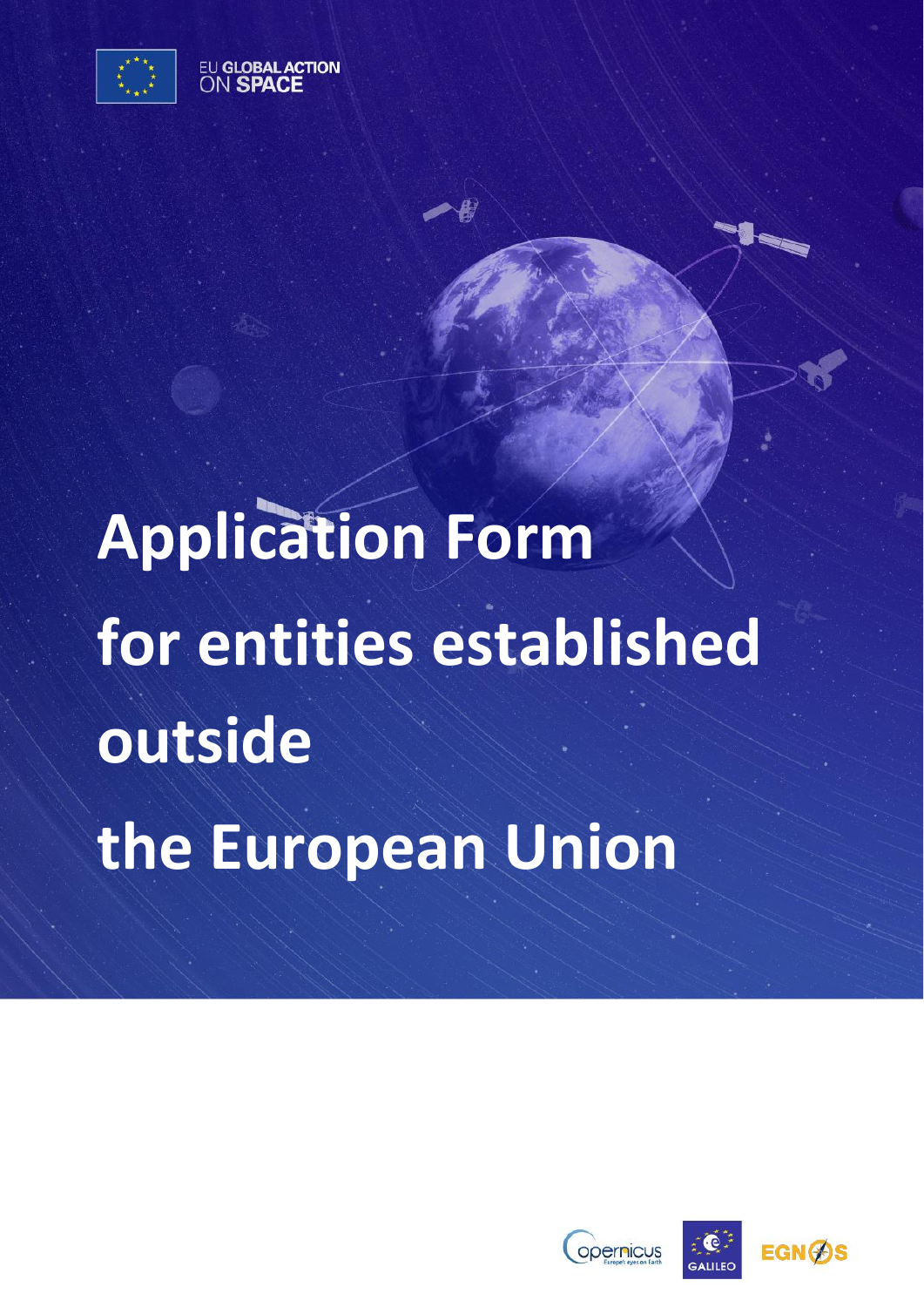

Welcome to the EU Global Action on Space Open Call! Please provide us with as detailed information as possible to increase your chances for a successful participation in the EU Global Action on Space Business Coaching Service! You can save your application at any time, edit it, and complete it later.

The assessment of your application will only take place after the following cut-off dates:

- First cut-off date: 28.02.2022 11:59 AM CET
- Second cut-off date: 31.05.2022 11:59 AM CEST
- Third cut-off date: 31.08.2022 11:59 AM CEST
- Fourth cut-off date: 31.11.2022– 11:59 AM CET
- Fifth cut-off date: 28.02.2023 11:59 AM CET
- Sixth cut-off date: 31.05.2023 11:59 AM CEST
- Seventh cut-off date: 31.08.2023 11:59 AM CEST
- Eighth cut-off date:  $30.11.2023 11:59$  AM CET

Your application will be considered for business matchmaking and coaching only when it is 100% complete. Fields marked with an asterisk (\*) are mandatory. In case you encounter any problems or have questions, don't hesitate to get in touch with us via businesscoaching@eu-global-space.eu.

#### **1 Registration page**

- 1.1 Contact persons' First Name\*
- 1.2 Contact persons' Last Name\*
- 1.3 Country of your company's legal registration\*
- 1.4 Contact persons' Email\*
- 1.5 Box "I accept the Privacy Policy"\*
- 1.6 Box "I accept the Terms of Participation"\*
- 1.7 Choose a password\*
- 1.8 Confirm your password\*

### **2 Contact person's details**

- 2.1 Your position in the company\*
- 2.2 Your phone number\*
- 2.3 How did you find out about the EU Global Action on Space? \* (multiple choice)
	- □ Social Media
	- □ EU Global Action on Space webpage
	- □ Online news source
	- $\Box$  Other (Please specify) \_



-<br>"I-a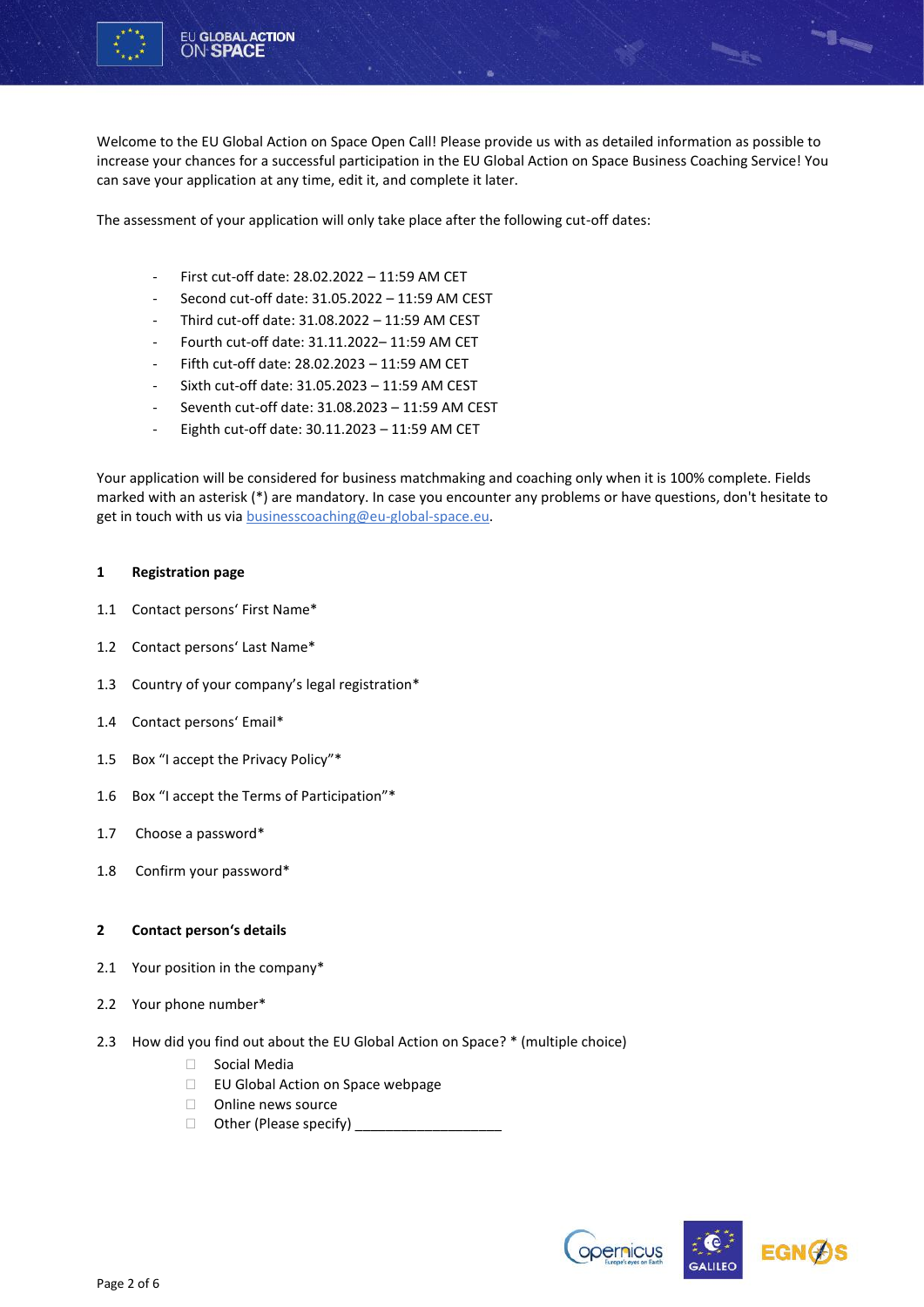

### **3 Company's details**

- 3.1 Company's Name\*
- 3.2 Legal address: \*
	- Street
	- Postal code
	- City
	- Country

3.3 Mailing address: \* (option to tick a box "the same as legal address")

- Street
- Postal code
- City
- Country
- 3.4 Business organisation form\* (single choice)
	- o Privately owned company
	- o Publicly owned company
	- o Non-profit organisation
	- o Public institution (university, research centre, governmental agency, etc.)
	- $\circ$  Other (please specify) \_
- 3.5 Company's Webpage\*
- 3.6 Company's registration number\*
- 3.7 The year your company was founded \*
- 3.8 Number of employees\*

# 3.9 Turnover\*

In 2018

In 2019

In 2020

3.10 Net profit\*

In 2018

In 2019

In 2020

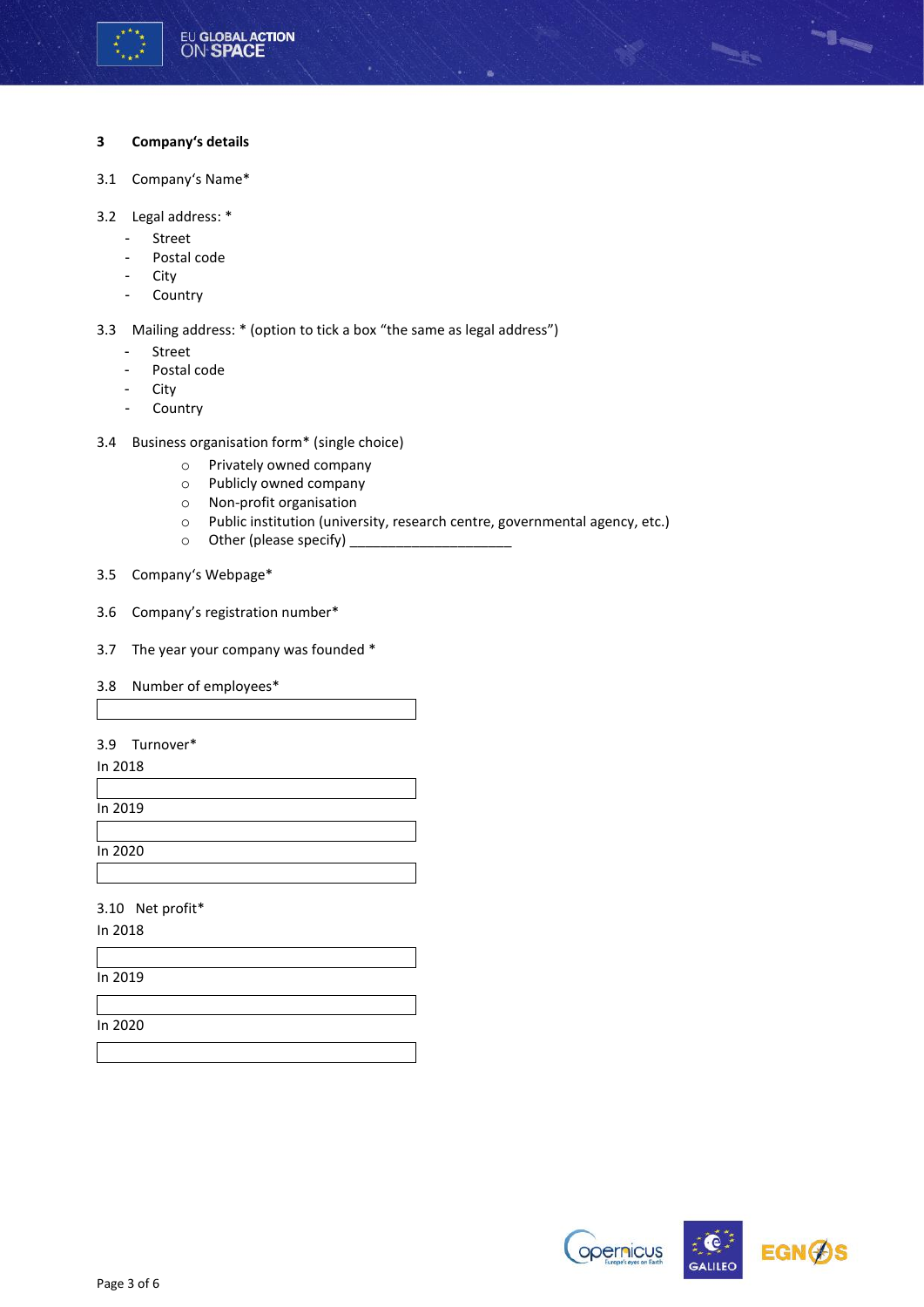

#### 3.11 Total balance\*

| In 2018 |  |  |
|---------|--|--|
|         |  |  |
| In 2019 |  |  |
|         |  |  |
| In 2020 |  |  |
|         |  |  |

3.12 Is your company a: \* (multiple choice)

- Manufacturer
	- □ Service Provider
	- □ Software Developer
	- Other (please specify) \_\_\_\_\_\_\_\_\_\_\_\_\_\_\_\_\_\_\_\_\_
- 3.13 Which market segment your organisation is active in? \* (multiple choice)
	- □ Agriculture & Food
	- Automotive
	- Aviation
	- □ Biodiversity & Environmental Protection
	- □ Climate & Energy
	- □ Culture & Entertainment
	- Disaster Management
	- □ Education
	- Finance
	- □ Fisherv
	- Forestry
	- □ Information & Communication
	- Infrastructure
	- $\Box$  Insurance
	- Materials and Mining
	- Media
	- Medtech
	- D Oil & Gas
	- **D** Other Manufacturing
	- Pharmaceutical
	- D Public Service
	- Renewable Energy
	- □ Safety & Security
	- □ Semiconductors & Electronics
	- □ Space:
		- Earth Observation
		- upstream
		- mid-stream
		- downstream
		- GNSS (Navigation)
		- upstream
		- mid-stream
		- downstream
	- □ Sport
	- □ Territorial Management & Urban Planning
	- □ Tourism & Leisure, Cultural Heritage
	- □ Trade & Retail
	- □ Transport & Mobility
	- □ Water Management & Marine Sciences





-1-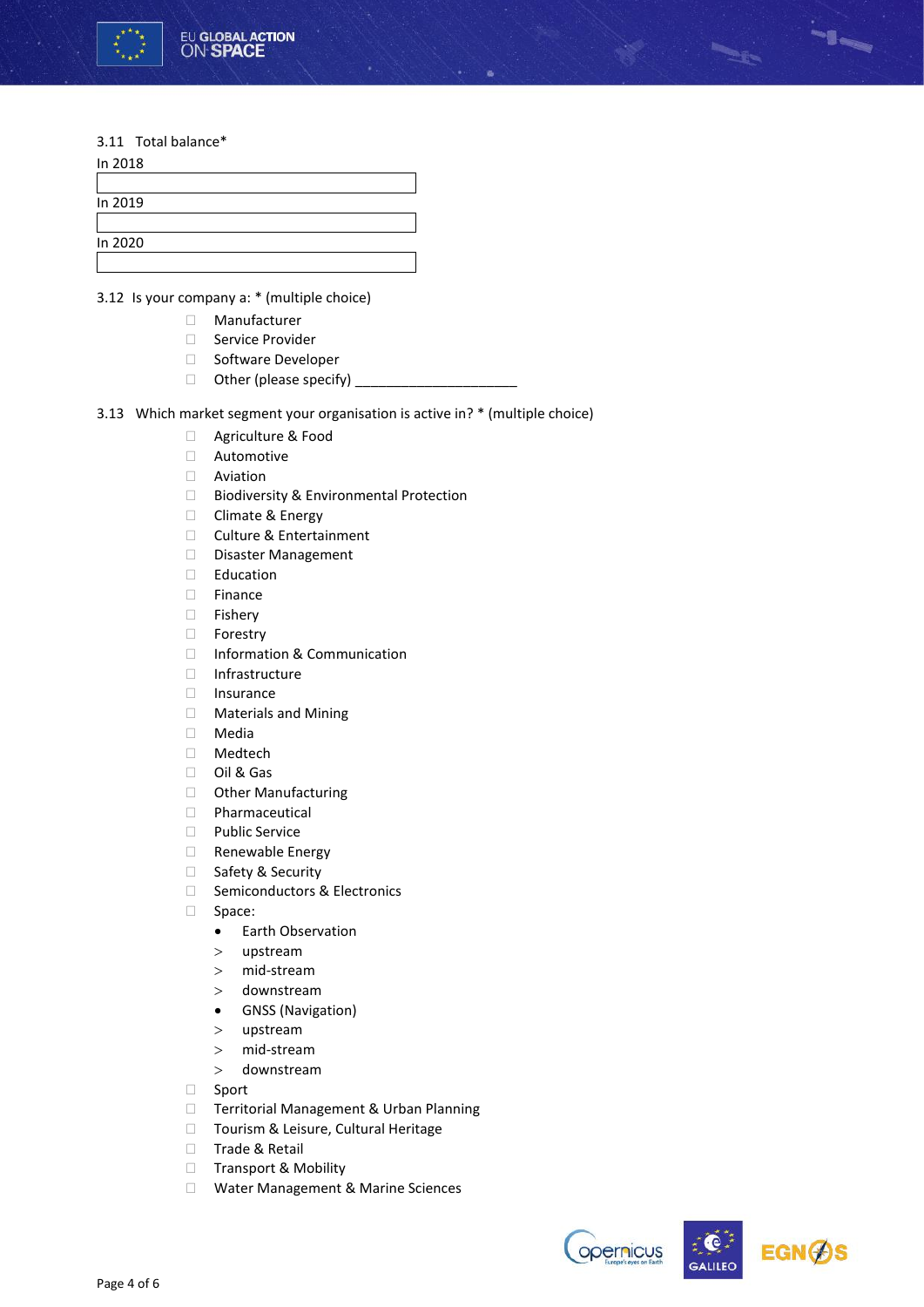

- 3.14 Is your company subject to an[y restrictive measures?](https://www.sanctionsmap.eu/#/main) \* (single choice)
	- o Yes
	- o No
- 3.15 What are the main languages used in your company? \* (multiple choice)
	- English
	- □ French
	- Spanish
	- German
	- $\Box$ Italian
	- $\Box$  Local language (please specify)  $\Box$

3.16 Please write here a short motivation statement on why your company should be considered for this Business Coaching Service. \* (free text, limit 500 characters)

# **4 Description of activity**

- 4.1 Please briefly describe products or/ and services your organisation is offering. \* (free text, limit 1000 characters)
- 4.2 Can your products/ services benefit from space-related technology/data/services/infrastructure? \* (single choice)
	- o Unkown relation to space-related technology/data/services/infrastructure
	- o Anticipated relation to space-related technology/data/services/infrastructure
	- o Planned solution based on space-related technology/data/services/infrastructure
	- o One implemented solution based on space-related technology/data/services/infrastructure
	- o Experienced with space-related technology/data/services/infrastructure
- 4.3 Please describe the challenges your organisation is facing and how they can be solved with space-related technology/data/services/infrastructure. \* (free text, limit 1000 characters)

#### **5 General questions**

- 5.1 What kind of international experience does your company have? Please, choose the most relevant option. \* (single choice)
	- o Business partners on domestic market only
	- o Business partners abroad but on the same continent
	- o Intercontinental, not yet global, own at least one legal entity e.g. sales subsidiary abroad
	- o Global business, own foreign legal entities e.g. production facilities
- 5.2 Have you had business cooperation with companies from a country that belongs to the European Union?
	- o Yes
	- o No



-1-